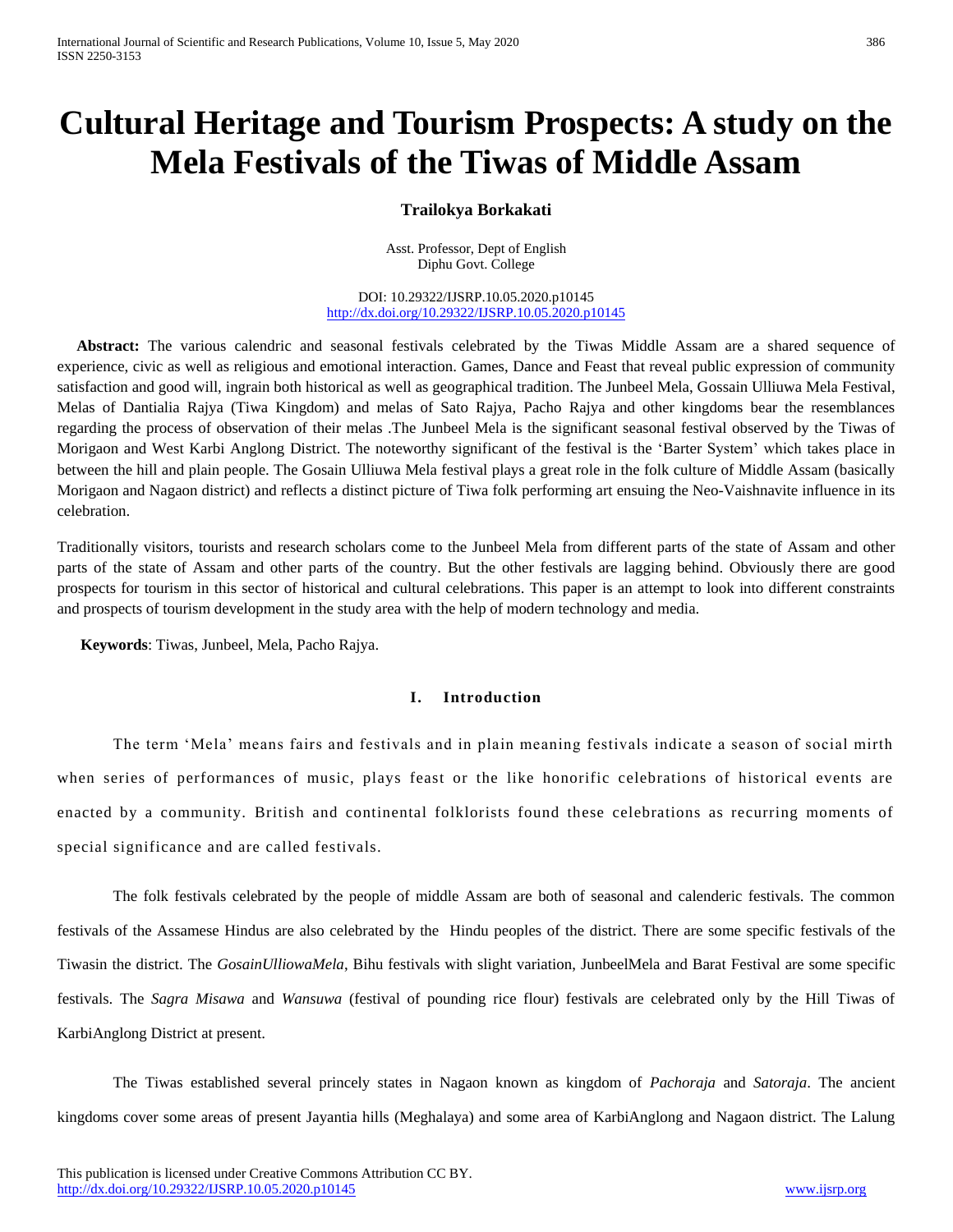presently inhabited mainly in the villages of Morigaon District are- Silchang, Dahali, Makaria, Nelli, Palashguri, Beltola, Baolagug, Sonaikuchi, Kamarkuchi, Gaonliakuchi, Markangkuchi, Gova, Khala, Pachim-nagaon, Barapujia, Charaibahi, Baghara, Manipur, Nakhola, Baha, Jagi, Bhakatgaon, Mayong, Chabukdhara etc.

The other Assamese caste Hindu communities of Middle Assam are the Brahmins, Kalita, Keot, Nath-Yogi, Koch, Chutia, Kaivartta, Hira and a few Ahom people. All the communities celebrate the common Assamese seasonal festivals. Some special festivals are – Bihu Festival, Durga Puja, Lakshmi Puja Festivals, religious festivals like *RasaMahotsava,* the *Bhaona*festivalby performing many Ankiya dramas and Neo-vaishnavite Festivals in different places of the area.

This study looks at the Mela festivals - The JunbeelMela, TiwaGosaiUliuwaMela, Melasof Sato Rajya, PachoRajya and other kingdoms of Tiwasand to study the prospects of tourism development.

#### **II. Objectives**

- 1. To assess the cultural heritage of the concerning Mela Festivals of the Tiwas.
- 2. To study the linkage of Mela festivals and tourism development in the study region.
- 3. To highlight the prospects of tourism in the region.

#### **III. Methodology**

The research paper is the form of a brief study of the Mela festivals which will maintain bright prospect of cultural and economic development in terms of tourism industry. The present study is based on various published sources like books, journals, souvenirs and close observation of the Mela festivals.

# **IV. The Mela festivals of the Tiwas of Middle Assam**

- 1. JunbeelMela
- 2. TiwaGosaiUliuwaMela.
- 1. Junbeel Mela

It is the most significant seasonal festival observed by the Tiwas. Junbeel is a famous beel (wet land) which is situated about 5 kms away from Jagiroad revenue Town. In the month of January during the *Magh Bihu* this fair festival helds. *JunbeelMela* is being carried traditional significance among the Tiwas even to these days.

A nice legend is behind this Junbeel. *Once a Tiwa King was traveling besides the beel and delighted by looking the image of the moon on the water of the beel. Then he said, "H ebe SonainePilHango"*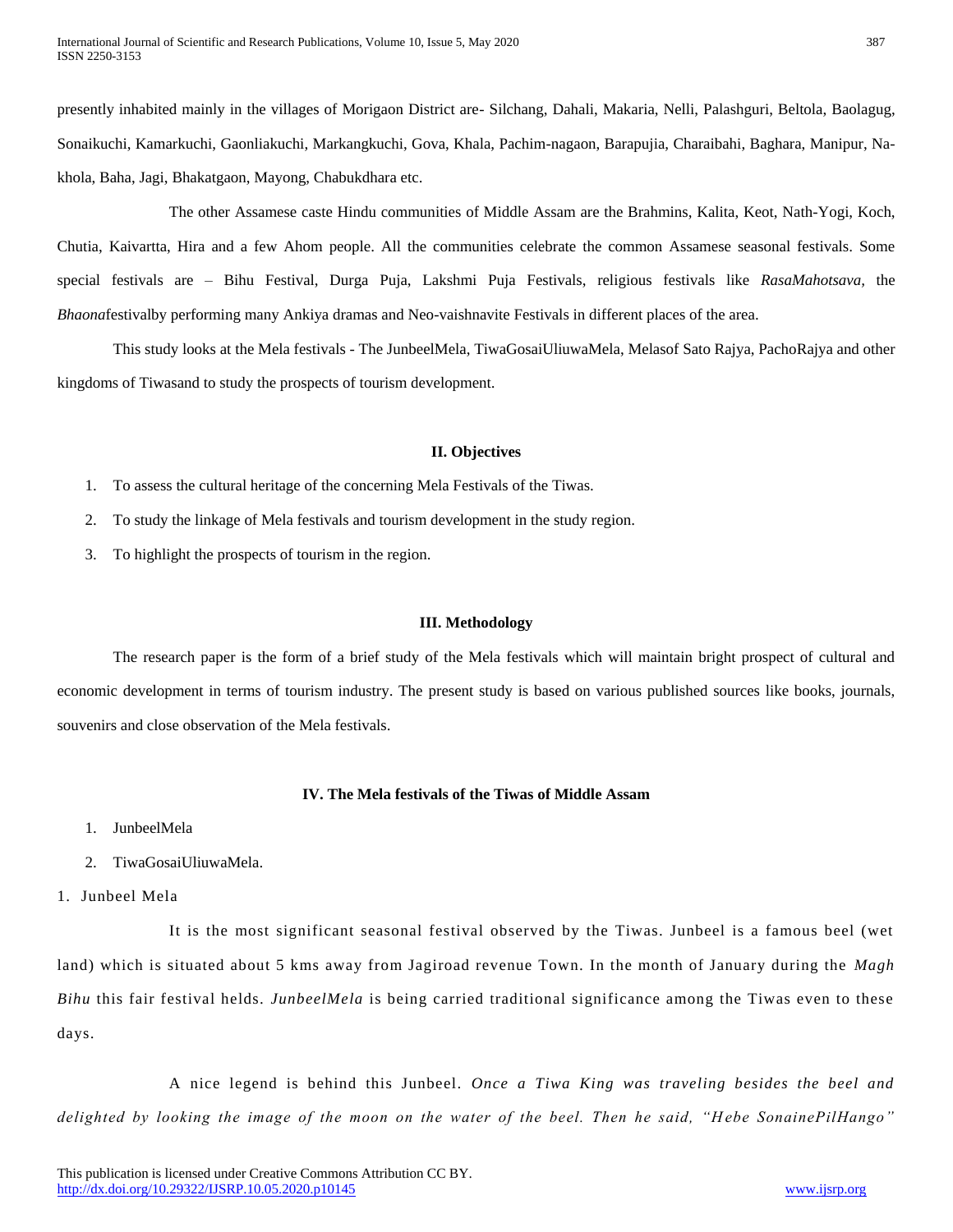*means this is the beel of the moon only. In Tiwa language, Sonai means moon. As time passed the beel is regarded as Sonaibil – Jonaibeel – Junbeel.* So the fair that is held just beside the *beel* is known as *JunbeelMela*. This is not only a fair but a field of unity and assimilation of hill and the plain people.

The celebration of JunbeelMela festivals was first introduced by the Gova king "Rai Singha". Gova is the greatest kingdom of Tiwa, 15 kms away from Jagiroad. At present also the Gova king inaugurates this mela in traditional formalities on the very first day. Every year after worshiping "Lord Mahadeo" in Deosal, people use to enjoy and celebrate it. This Mela starts on Wednesday and ends on Saturday. Fishing in group on the occasion of JunbeelMela is a trend to the onlookers. Groups of people go to the *beel* and construct artificial barrier with mud. Then the entire group of people suddenly jump over barricaded water and the fish with the help of fishing tools like *Polo*and *Juluki* etc.

In ancient time Gova king collected tax from his subjects and subordinate kings. The noteworthy significant of this festival is the 'Barter System'. The system takes place in between the hilly and plain people. They exchange their commodities. Hill people are from Tiwa, Karbi andJayantia. They carry chilli, potato, arum, turmeric, ginger, bamboo salad exchange it with dry fish, mastered seed, kerosene, endi cloth, cakes and betel nuts that the plain people bring with them.

# 2.TiwaGosaiUliuwaMela:

The GosaiUliuwaMela festival is a remarkable festival of the middle Assam. At first, it was observed under the patronage of the Tiwa and koch kings. These Melas are arranged and observed on different dates at different places in Nagaon and Morigaon districts of Assam throughout the whole Bohag and Jestha (April-May) month. The whole month of *Bohag* and *Jaitha* (April-May) is season of special festival next to Bohag Bihu. The people of middle Assam, i.e. Nagaon and Morigaon are not legging behind in this case. T hey have the tradition of Mela which is known as 'Mela', 'Gosaiuliuwa' or 'Gosailia'

Initially these Melas were organized by the Tiwa Vassal Kings. The were the kings of DantialiaRajya – Gobha, Nellie, Khola and Chahari.

Sato Rajya – Tetelia, Kumoi, Ghagua, Sukhanagog, Bhaghara,Tarani and

Kacharigaon.

PachoRajya – Mikirgayan, Barapujia, Topakuchi, Khaigaria and Saragayan.

Other Kingdom – Mayang, Damal and Dandua are separate kingdoms not enlisted

in the Sato Rajya and PachoRajya group.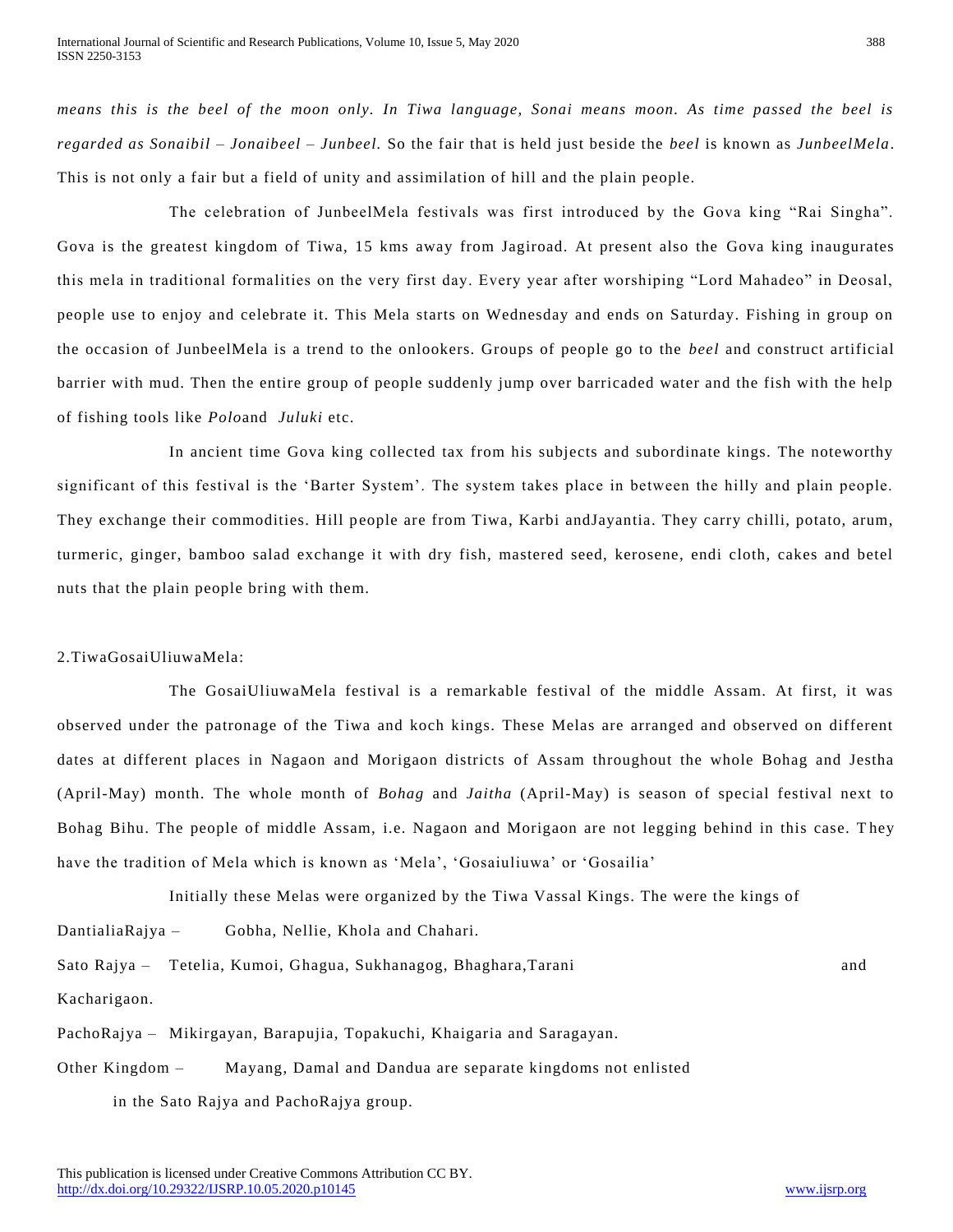The above Melas were observed initially. But the descendants and scions established new colonies and they arranged annually the Mela festival imitating the old tradition. The scions of Topakuchi Kingdom are – (1) Phulaguri (2) Borkola (3) Kachamari and Raidongia .The scions of Barapujia Kingdom are – (1) Kakamari (2) Chamuagaon (3) Kachamari-Boragaon. The scions of Mikirgaon Kingdom are – (1) Charaibahi (2) Dolongghat (3) *Paghalialias*Pahghali. and the scions of Chahari Kingdom are – (1) Bagariguri-Namgaon. (DeuriManeswar : 1994 : 359-368)

2.iMelas of DantialiaRajya :

# (a) GobhaMela :

The most powerful and ancient most Kingdom among the DantialiaRajya is Gobha Kingdom. Gobha King deserved the credit of organizing four Melas of different characteristics on different times and at place of his Kingdom.

The first Mela is known as GobhaMela. It takes place at Gobha on the sixth day of 'Gobha Bihu'. It is notable here that Gobha Kingdom's 'Bohag Bihu' is celebrated after one week back of general 'Bohag Bihu' festival of Assam. The day is Friday as the 'Bihu' starts on Sunday.

# (b) NakholaMela :

Nakhola is situated at Jagiroad town of Morigaon district. It is the head quarter of the Gobha King and his officers and can be regarded as the 'second capital' of Gobha. The King had chosen this place for convenient rule over his large Kingdom. As it is newly established mart (court yard), it is therefore ennamed as Na-Khola.

The Mela takes place at auspices of the King himself on the  $7<sup>th</sup>$  day of the 'Bohag Bihu' of Gobha. The day is Saturday and is just the following day of GobhaMela.

# (c) KharbeelMela :

KharbeelMela is another Mela that has observing under the auspices ofGobha King. It is held on the eve of the Bohag Bihu of Gobha Kingdom on the bank ofa beel named 'Kharbeel'. It is completely a mart where Gobha King claimed his taxes from his subjects. This very Mela is held on Friday and Saturday. These days are regarded as 'Uruka' (the previous day of Bihu) as Bihu is always held on Sunday. Fishes are collected as tax from the people on Friday after fishing at the 'beel'. On Saturday a mart takes place where the goods are exchanged by barter.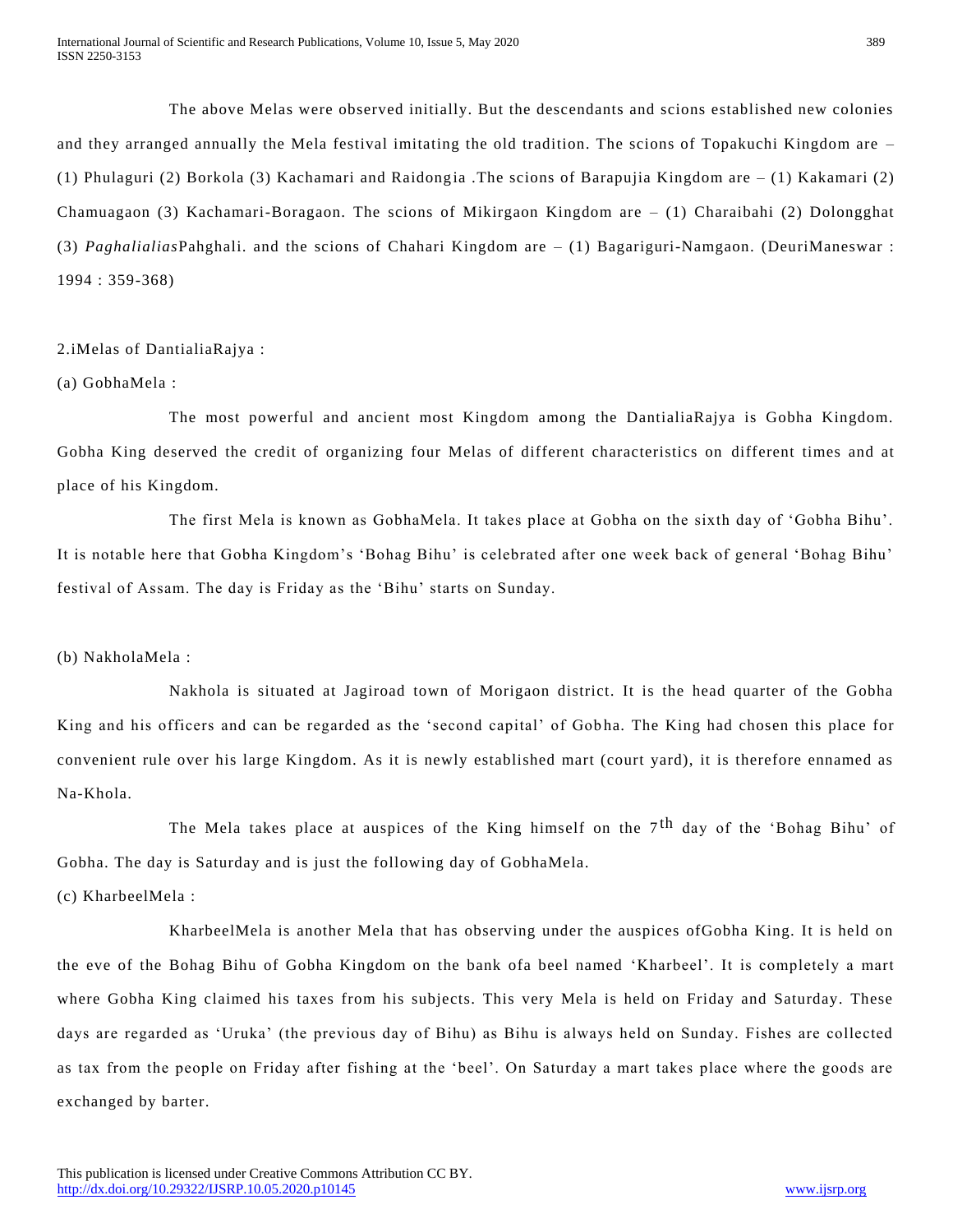#### (d) Nellie Mela :

The Nellie Mela is held after one week back of the Bohag Bihu festival of Assam. The day is Saturday. On the preceding day, all the arrangement is done for Mela. Age old war weapons are bathed and sharpened to display on the Mela day. On the day, the idol of Lakshmi-Narayan with his seat is carried to Mela spot. The Kings, with music drums, dances proceed just after the seat. His officers accompany him. On the Mela, the King take his honourable seat and his subjects display drills with swords and shields of war -technique. At the evening the Lord's idol with his seat carried back to the '*Namghar*' and re-installed there.

# (e) Khola :

Khola (presently known as Silchang) King also has been celebrating a Mela from ancient time in the month of Bohag. The Mela is held for two days on Sunday and Monday after three back of their 'Bohag Bihu' celebration which take place on the first Wednesday of Bohag. It is notable here that for the Tiwas the Wednesday is a holy day and highly favourable for worship and other holy works.

# (f) ChahariMela :

The King of Chahari was liable to perform four worships viz. – 'Kalikha Puja', 'Bauli Puja', 'Basundhari Puja' and 'Mahadeo Puja' on four different 'thans' before solemn his 'Bohag Bihu' and 'Mela'.

On the first day of Bihu (formely celebrated on the first Sunday of 'Bohag') the 'Basundhari Puja' is performed by the King. One day back 'Mahadeo Puja' is observed. One day back again the day of '*Rajarbhetiluwa*' and the following day is Mela day.

2.ii. Melas of Sato Rajya, PachoRajya and other Kingdoms :

The Sato Rajya (seven Kingdoms), PachoRajya (five Kingdoms) and other petty Kingdoms of the Lalungs are situated on the northern bank of Kapilee river. All of the Kingdoms bear the same resemblance regarding the process of observation of their Melas. The process is as follows :

The officers of the King make their discussion and preparation of the Mela on its preceding day. The same day is the day '*adhibash*' and fasting for the King. Toward night, the King worships his forefathers and the war weapons as well and makes sacrifices of fowls or eggs. On the day of Mela, ' *NaamKirtan*' is arranged either in the personal '*Namghar*' of the King or in the general '*Namghar*'. Different officers according to their post and position prepare the King for the Mela. Seat of Lord is bathed, swords are sharpened and shields are also cleaned carefully. Before going to the Mela field, the officers prepare the King. The officers entitled Bhandari dresses up the King; Sonamati adorns the King with ornaments and Dekaraja accompanies the King on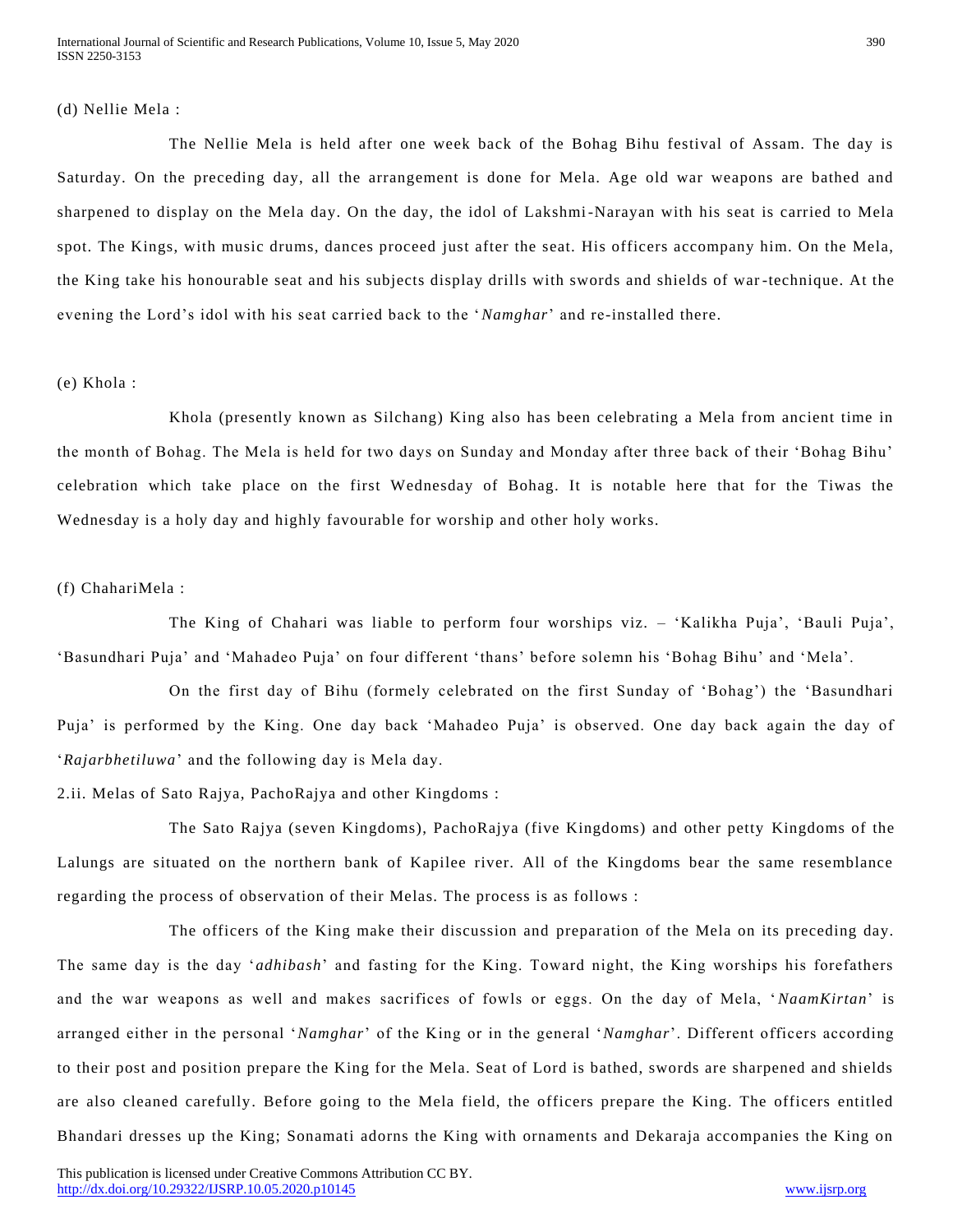the whole way to the Mela spot with an open umbrella over the head of the King. Then all proceed to the Mela spot with '*NaamKirtan*' and with the music of war. The King follows the seat of the Lord. The sword and the shield holders keep their dances with the music of war. In the Mela spot too 'NaamKirtan' goes on in full swing and the expert people play with their swords and shield in front of the King. At evening, the Seat of Lord, swords and shields carried back to the King's house and re -instated there.

Now a days, in theseMela festivals, different rituals are seemed at different places. When the Vaishnavism entered to the Tiwa society, the Tiwas established '*Namghar*' and '*Manikut*'. The people established their *Khatolas* (Seat of Lord) and *Simhasanas* (archaic seat or Lord made of wood) in the Manikut of their Namghars. They move round the Manikut for seven times when the *khatolas* are brought out to that particular place on the day of the Mela in a procession. The practices and performances of the soldiers with sword and shields are not seen today in all the places. The people in the procession take part with *Gayana-Bayana* of Vaishnavite culture and singing the *Naam-Kirtana* using the instruments like *Dova, Tal, Khol, Kah*and*Sangkha*. The gathering in the Mela perform "*NaamPrasang*' in that afternoon and thereafter they re turn to the original place before night in the same day. Huge gathering of people of different caste and communities, shops and markets of stationary items, sweets and the music of drum and the socad of *Naam-Prasang*creat an unprecedented atmosphere.

On the day of the Mela festival the villagers arrange different cultural programs and performance of *AnkiaBhaonas* in some places. In some places modern drama also staged by the local performers. Guests and relatives also come and enjoy the festival.

Today, the other communities of Assamese Hindus also observe thismela festival. At present, this GusaiUliuwaMela festival is not the festival of Tiwas, it has turned to a Vaishnavite festival of the Assamese Hindus of the district. Presently this GosaiUliuwaMela festival is celebrated in the month of Bohag and Jaith (April & May) in more than sixty villages of the district. Some of these may be mentioned as – Dandua, Barapujia, Sapmari, Thanasarua, Naokata, Sidhabari, Kumuraguri, Tetelia, Barangabari, Kahibari, Sar ubori, Solmari, Lelabori, Borigaon, HabiBarangabari, Hatibat, Simaluguri, PatKumoi, Gacharguri, Manipur, Basarbori, Dighalbori, Guchurabori, Pachatia, Morigaon, Bakarigaon, Basanaghat, Garmari, Titatola, Loabhurunga, Kushtoli, Garapara, Gerua, Borchala, Charaihagi, Akorabori, BhurbandhaOuguri, Jalugutimachkhuwa, Ajarbari, Baghara, Mikirbheta, Ghumatigaon, Alikuchi, Uabori, Choratbari, Charaibahi, Dalangghat etc. The GosaiUliuwaMela festival has turned to a common festival of all the Assamese Hindus of the region. Now in the age of democracy and in the time of globalization, the role of those families of the Kings of the Koch and the Tiwas are limited to the observance of such type of festivals and cultural programmes.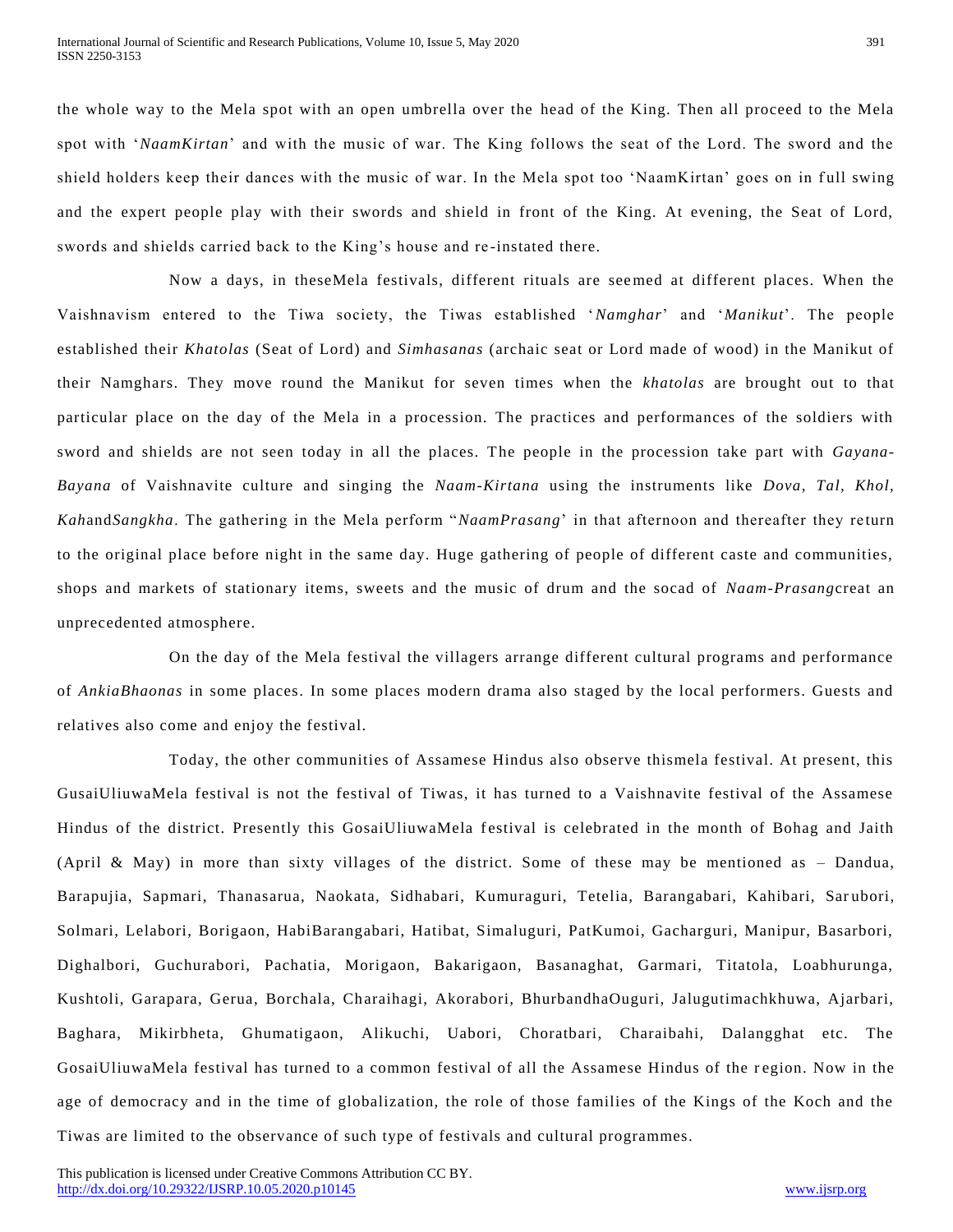## **V. Mela festivals of the Tiwas of Middle Assam and Prospects of Tourism**

Tourism sector in the State of Assam is now developing as a source of income and employment generation. But all the aspects and fields are not yet covered by the authorities for devel opment in this regard. It requires the desire of the communities to share the legacies with tourists, an accessible travel market during the festivals.

Some measures for effective development of tourism in the Mela Festivals of Tiwas as follows.

- 1. Well-planned Publicity Intensive campaign should be carried out by government and private agencies. The satellite TV and radio channels can be used for publication at national and international level.
- 2. Improved infrastructure Both the government and private tourism agencies should try to promote infrastructure facilities for tourists to enjoy their stay in minimum cost in the areas of attraction.
- 3. Promotional venture of potential tourism products of the Tiwas like indigenous craft, folk art, performing art, costumes, music and cultural components used in the Melas and religious performs.
- 4. It should be made aware the local people of the value of the cultural heritage in tourism development through education and special awareness programmes.
- 5. All festival sites should have the provisions to display the history and significance to facilitate tourists and guests.
- 6. Involvement of self help groups and local societies get scope to improve their market in these Melas. It helps in the exposure of the local crafts and products. Government special aid is necessary to raise these products. The Tiwa Autonomous Council should give special attention in this regard.

#### **VI. Conclusion**

By promoting attraction of the tourists to the Mela festivals, it could be raised to an important income and employment generating sector if well planned by the Govt and non -govt organizations. Increase of cultural awareness and activityproduce a wide range of social benefits too. The JunbeelMela as a symbol of ancient barter system is an accessible travel market. The present tradition of GosainUliuwaMela represents the assimilation of Tiwa and Neo-Vaishnavite culture in Middle Assam.